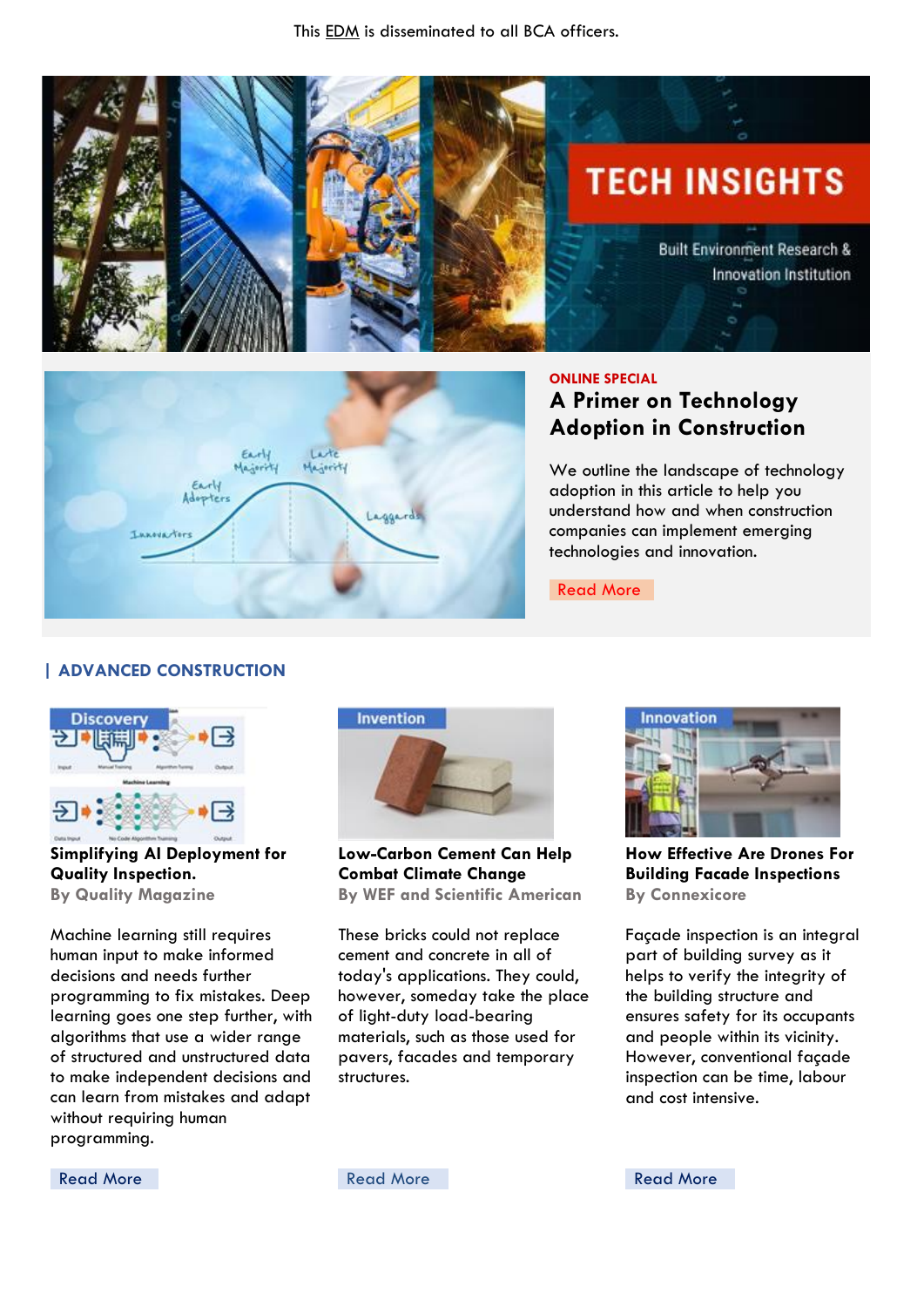# **| GREEN BUILDING TECHNOLOGY**



**The Transition to Net-Zero Cities Starts with Collaboration. By World Economic Forum**

To accelerate the move towards net zero carbon cities through the decade ahead, the WEF identifies some opportunities that need to be prioritised to enable systemic efficiency and they include:

- 1. Improving energy productivity and energy efficiency buildings
- 2. Electrification of personal vehicles, fleets and public transit
- 3. Limiting the role of fossil fuels in district heating and cooling

#### [Read More](https://www.smartcitiesdive.com/news/-investment-priorities-green-covid-19-recovery-report/585090/) **Read More** Read More **Read More** Read More

## **| DIGITALISATION**



**Smarter Planning and Design By World Economic Forum**

During the COVID-19 lockdown, BIM was more widely adopted in the industry. It enabled projects to continue in a digital and virtual environment even when participants were unable to meet in person. This collaborative approach allows data to be shared across professional disciplines and businesses, and facilitates smarter construction.

In the prefab industry, the data can then be fed into manufacturing processes for components and modules that are later put together to form finishing buildings.



**Using Hydrogen for a Net-Zero Future By Future Net Zero**

The uses of hydrogen do not stop at transport – stationary fuel cells can also be used as a backup source of power and to supply electricity to remote locations, as well as to power portable equipment such as hand-held devices and generators.

It could also be used to decarbonise the heat sector if the existing gas grid was converted to carry the gas directly to homes and businesses



**Improving productivity and quality through DfMA By PBC Today** 

The writer shared that Architects need to prioritise high quality design and placemaking. To achieve this with a manufacturing mindset, this we need to define the project's DfMA goals from the outset.

Design teams need to be appointed differently: engineers and manufacturers need to complement the architect in the pre-planning application stage.



**Better buildings are the foundation of the postpandemic city By C40 Cities**

The C40 Global Mayors recommends investing in green solutions during the COVID recovery period. Investing in new energyefficient buildings and retrofits could provide huge emission reductions and costsavings. Better buildings are also a means of delivering healthcare.



**Benefits of digitalizing construction industry By Geospatial World**

Explaining ideas to multiple collaborators results in long threads and it is hard to keep track of them. Digital technologies connect all stakeholders of the project in real-time, allowing them to see the progress at every stage ensuring the project gets completed in the given deadline. When collaboration is strong, team members pool their resources and knowledge and prioritize on meeting shared goals.